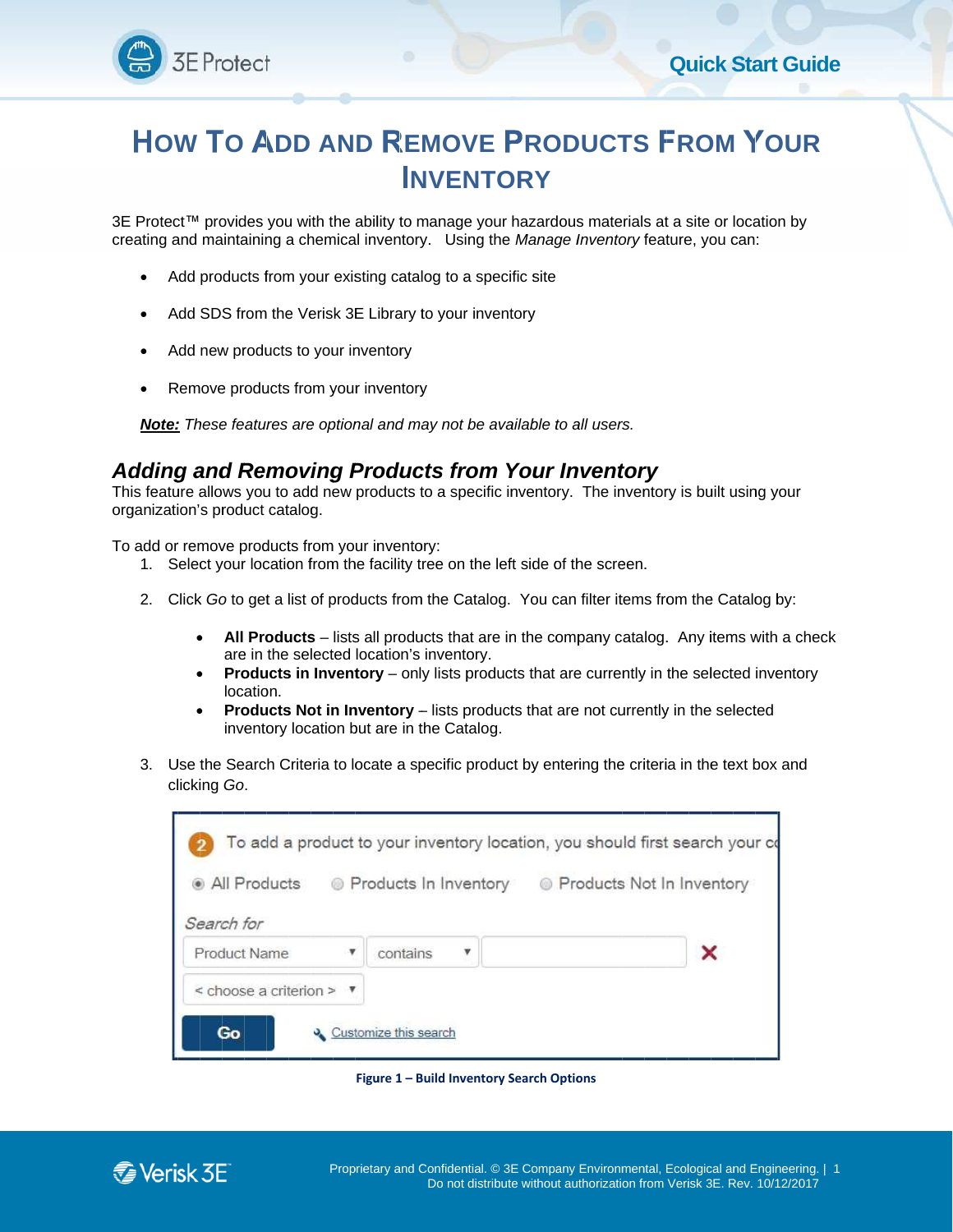

- 4. Add products to your inventory by checking the box next to the product. You can select multiple the multiple to product. can select 4. Add products to your inventory by checking the box next to the product. You can select multip<br>products at one time.<br>5. Remove products from your inventory by removing the check from the box next to the product. prod products at one time.
- 

| 5 St Protect                                                                                    |                                                                                                                                                                                                | <b>Quick Start Guide</b>                                                |
|-------------------------------------------------------------------------------------------------|------------------------------------------------------------------------------------------------------------------------------------------------------------------------------------------------|-------------------------------------------------------------------------|
| 4.<br>products at one time.<br>5.                                                               | Add products to your inventory by checking the box next to the product. You can select multiple<br>Remove products from your inventory by removing the check from the box next to the product. |                                                                         |
|                                                                                                 |                                                                                                                                                                                                |                                                                         |
| Add New Product                                                                                 | Check products to add to your inventory, uncheck to archive products from your inventory                                                                                                       | Items per page<br>15<br>$\boldsymbol{\mathrm{v}}$                       |
| Action<br>e p<br>A Product Name                                                                 | Manufacturer Name                                                                                                                                                                              | Mfg Part #<br>Product Type SKU UPC                                      |
| <b><i>@</i></b> ▶ Battery Contained In Lithium<br>д<br>Action<br>Manganese Dioxide Battery      | Sony Energy Devices Corporation /<br>Sony Fukushima C                                                                                                                                          | CR1216%<br><b>Fitbit Alta</b>                                           |
| <b>Ø ▶ Battery Packed With Lithium</b><br>$\checkmark$<br>Action *<br>Manganese Dioxide Battery | Sony Energy Devices Corporation /<br>Sony Fukushima C                                                                                                                                          | Fitbit Blaze<br>CR1216%                                                 |
| wisacril FTP/30<br>$\blacktriangledown$<br>Action *<br>д                                        | Bozzetto, Inc                                                                                                                                                                                  | 1000785001                                                              |
| $\blacksquare$<br>◀                                                                             | H.                                                                                                                                                                                             | Page 1 of 1 (3 items)                                                   |
|                                                                                                 |                                                                                                                                                                                                |                                                                         |
| <b>E</b> Verisk 3E                                                                              | Proprietary and Confidential. © 3E Company Environmental, Ecological and Engineering.   2                                                                                                      | Do not distribute without authorization from Verisk 3E. Rev. 10/12/2017 |

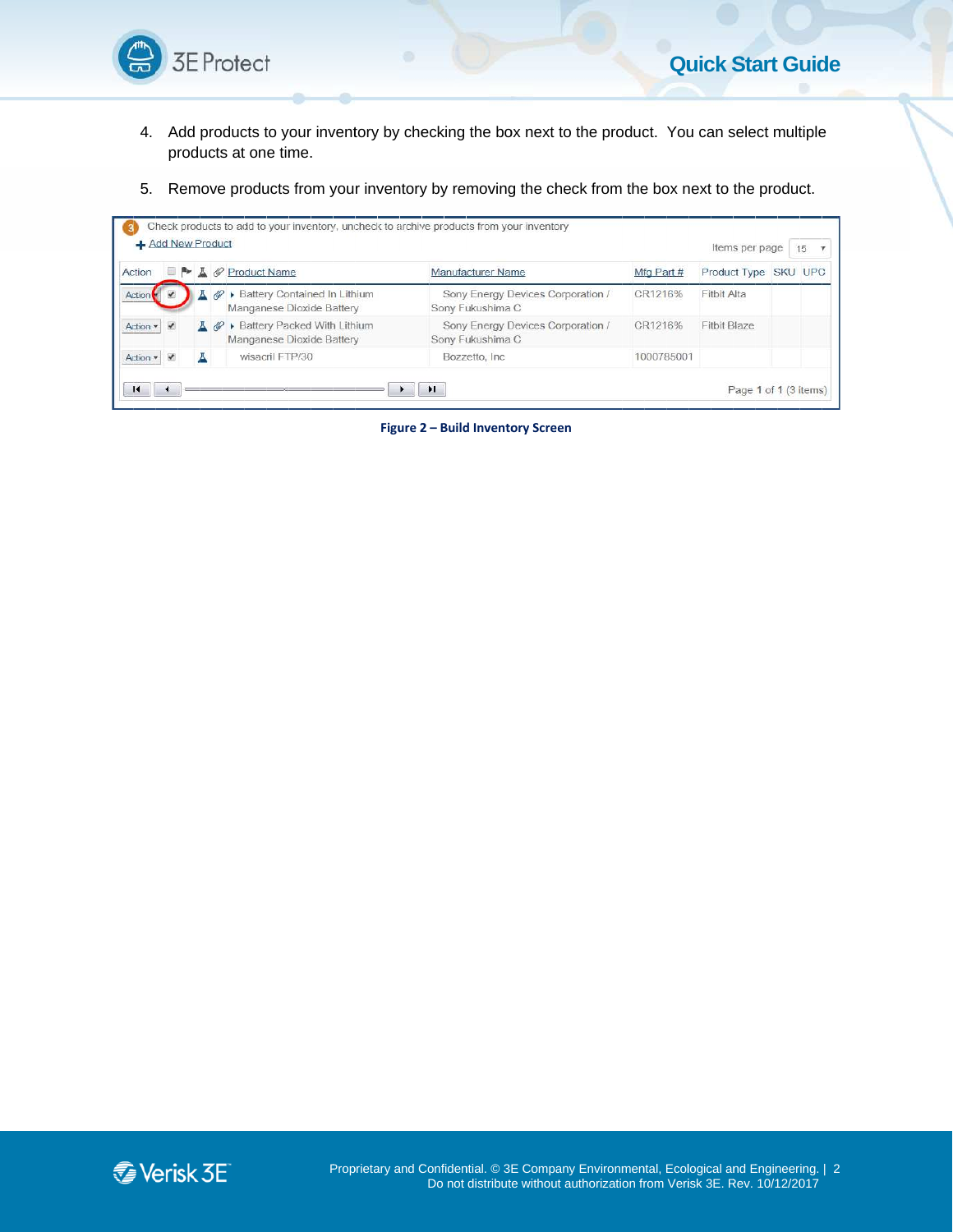

## *Adding New Products or SDS to*

With this feature, you can:

- $\bullet$
- $\bullet$ Add an SDS by uploading a document SDS from the Verisk 3E Library<br>SDS by uploading a document
- $\bullet$ Request that Verisk

To get started, go to *Manage Inventory* the 3E Protect catalog. Once the search is complete, the Add New Product link will appear. To  $\parallel$ add a product to your inventory: Verisk 3E<br>*Manage In<br>Manage In*<br>J. Once the<br>inventory: in an SDS<br>*ory* and sea<br>arch is<br>will appear.<br>The *Add N*e and search

- 1. Click on *Add New Product. Add New* Inventory Item screen will automatically open. a product to your inventory:<br>
1. Click on Add New Product. The Add<br>
Inventory Item screen will automatic:<br>
open.<br>
2. Enter the Product Information in the<br>
appropriate text boxes. Product Nar<br>
Manufacturer Name are required
- 2. Enter the Product Information in the appropriate text boxes. Product Name and Manufacturer Name are required fields. fields.
- 3. To add an SDS from t Name t the he Verisk 3E Library, Library, click the Blue Plus Sign **■ Allac** in the SDS *from Verisk 3E Library* section. *Verisk 3E Library* open. This is an optional feature. feature. *Form* and a SDS from the SE *Frolect catalog* and a specific inven<br> **Searched your catalog and a specific inven**<br> **Searched your catalog and determined that a sp**<br>
With this feature, you can:<br> **Add an SDS from the Verisk** een will automatically<br>Information in the<br>oxes. Product Name and<br>ne are required fields.<br>om the Verisk 3E Library,<br>s Sign **E** Add in the SDS<br>brary section. The Searcl<br>window will automatically **Cor SDS to**<br>the a specific inventions a specific inventing that a specific inventing<br>trisk 3E Library<br>risk 3E Library<br>or a document<br>botain an SDS<br>entory and sear<br>exerch is<br>ink will appear.<br>ct. The Add Ne<br>required fields.<br> Plus Sign  $\frac{\text{H} \text{Area}}{\text{H}}$  in the *SDS*<br>E *Library* section. The *Search*<br>*ary* window will automatically<br>an optional feature.<br>*For* select the search criteria The
	- 4. Under Search For select the search criteria and enter the value into the white text box. box. enter the Click *Search* to search the Verisk 3E Library Library.

|         | $\leq$ 5E Protect                                                                                                                                                                                                                                                                                                                  | <b>Quick Start Guide</b>                                                                                                                                                                                                                                                                                                                    |
|---------|------------------------------------------------------------------------------------------------------------------------------------------------------------------------------------------------------------------------------------------------------------------------------------------------------------------------------------|---------------------------------------------------------------------------------------------------------------------------------------------------------------------------------------------------------------------------------------------------------------------------------------------------------------------------------------------|
|         | dding New Products or SDS to an Inventory<br>product is not available in your catalog, use the Add New Product feature to add a new product to<br>h the 3E Protect catalog and a specific inventory. This feature will be available after you have<br>irched your catalog and determined that a specific product is not available. |                                                                                                                                                                                                                                                                                                                                             |
|         | h this feature, you can:                                                                                                                                                                                                                                                                                                           | > Add Inventory item<br>Location: Corporate - U.S. & Canada > Boston                                                                                                                                                                                                                                                                        |
|         | Add an SDS from the Verisk 3E Library                                                                                                                                                                                                                                                                                              | Indicates Required Information<br><b>Product Catalog Information</b><br>Product Name                                                                                                                                                                                                                                                        |
|         | Add an SDS by uploading a document                                                                                                                                                                                                                                                                                                 | Manufacturer Name                                                                                                                                                                                                                                                                                                                           |
|         | Request that Verisk 3E obtain an SDS                                                                                                                                                                                                                                                                                               | Manufacturer Part #                                                                                                                                                                                                                                                                                                                         |
|         |                                                                                                                                                                                                                                                                                                                                    | Manufacturer City Manufacturer State<br><b>Manufacturer Country</b><br>Manufacturer Phone #<br><b>Physical State</b>                                                                                                                                                                                                                        |
|         | get started, go to Manage Inventory and search<br>3E Protect catalog. Once the search is<br>nplete, the Add New Product link will appear. To<br>a product to your inventory:                                                                                                                                                       | $\boldsymbol{\mathrm{v}}$<br><b>Container Type</b><br><b>Container Size</b><br>Unit of Measure<br>$\overline{\chi}$<br><b>Marked for Retail</b><br>® Unknown @ Yes @ No<br><b>Custom Values</b><br>Value<br>Name<br>$H$ Add                                                                                                                 |
| $1_{-}$ | Click on Add New Product. The Add New<br>Inventory Item screen will automatically<br>open.                                                                                                                                                                                                                                         | <b>Product Name Aliases</b><br>$H$ Add<br>Manufacturer/Supplier Name Aliases<br><b>H</b> Add<br>SDS from 3E Library<br>Language, Country<br>Title<br><b>El</b> Add                                                                                                                                                                          |
| 2.      | Enter the Product Information in the<br>appropriate text boxes. Product Name and<br>Manufacturer Name are required fields.                                                                                                                                                                                                         | Select SDS to upload (PDF, ZIP documents only)<br><b>O</b> Attach a file<br><b>Chemical Approval Information</b><br>No chemical approval form<br>O Upload Chemical Approval Form                                                                                                                                                            |
| 3.      | To add an SDS from the Verisk 3E Library,                                                                                                                                                                                                                                                                                          | <b>2.</b> Inventory Item Information<br>Inventory Item Note:                                                                                                                                                                                                                                                                                |
|         | click the Blue Plus Sign $H \xrightarrow{\text{Add}}$ in the SDS<br>from Verisk 3E Library section. The Search<br>Verisk 3E Library window will automatically<br>open. This is an optional feature.                                                                                                                                | Quantity:<br>Consumed On Site:<br>● Unknown ● Yes ● No<br>Usage Information (SARA 313, REACH, )<br>Annual Usage:<br>Unit of Measure:<br>$\boldsymbol{\mathrm{v}}$                                                                                                                                                                           |
| 4.      | Under Search For select the search criteria<br>and enter the value into the white text box.<br>Click Search to search the Verisk 3E<br>Library.                                                                                                                                                                                    | Purpose:<br><b>REACH Role:</b><br>$\boldsymbol{\mathrm{v}}$<br>$\sim$<br><b>REACH Exemption Reason:</b><br>$\overline{\chi}$<br>SARA 313 Exemption Reason:<br>$\pmb{\mathrm{v}}$                                                                                                                                                            |
|         |                                                                                                                                                                                                                                                                                                                                    | Storage Information (Tier II, )<br>Unit of Measure:<br><b>Average Daily Amount:</b><br>C.<br>$\pmb{\mathrm{v}}$<br>Maximum Daily Amount:<br>Unit of Measure:<br>$\boldsymbol{\mathrm{v}}$<br>$\sim$<br>Days On Site:<br>Temperature Condition:<br>$\pmb{\mathrm{v}}$<br>Pressure Condition:<br>Storage Location:<br><b>Submit</b><br>Cancel |
|         |                                                                                                                                                                                                                                                                                                                                    | Figure 3 - Add Inventory Item Screen                                                                                                                                                                                                                                                                                                        |
|         | Verisk 3E <sup>®</sup>                                                                                                                                                                                                                                                                                                             | Proprietary and Confidential. © 3E Company Environmental, Ecological and Engineering.   3<br>Do not distribute without authorization from Verisk 3E. Rev. 10/12/2017                                                                                                                                                                        |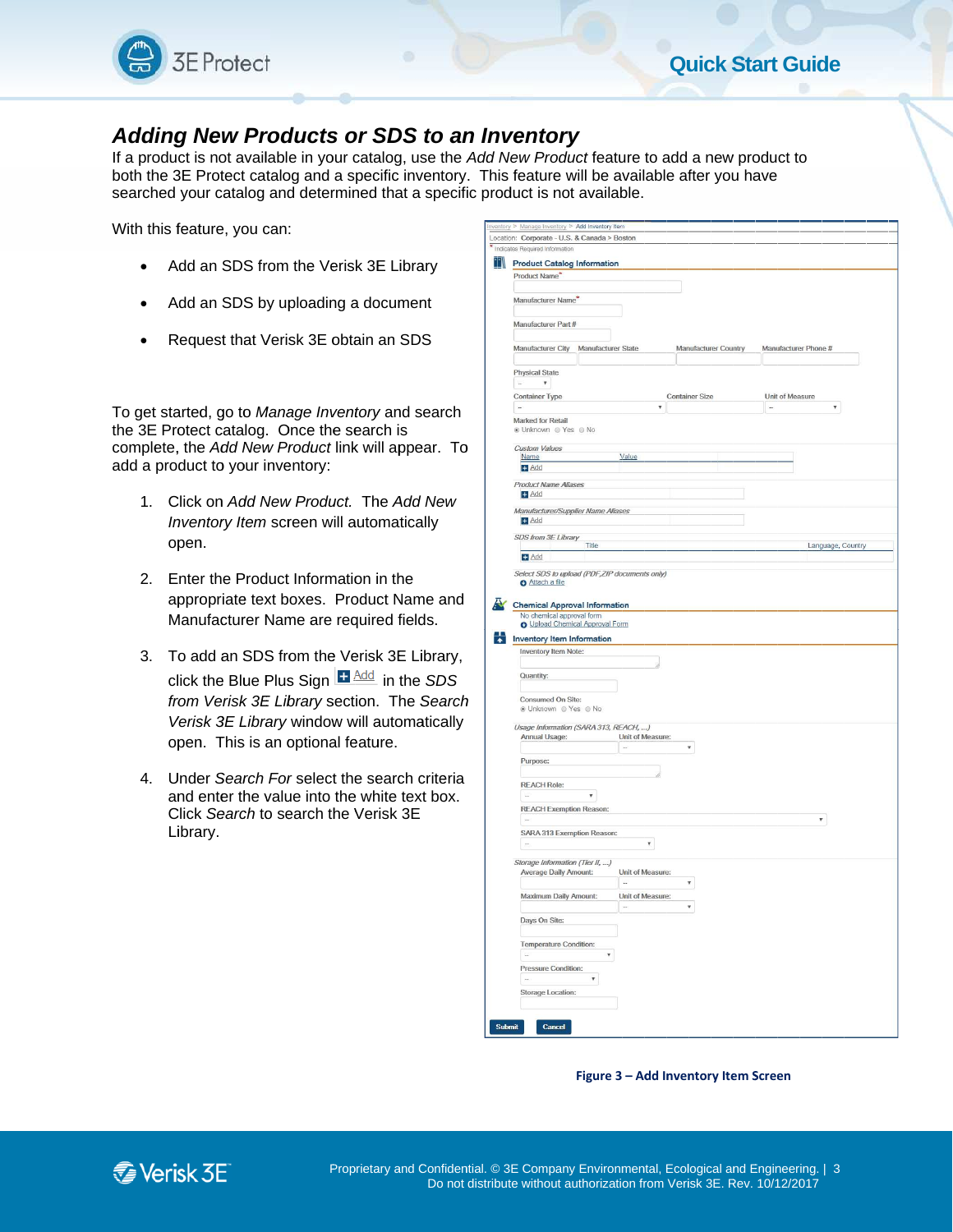

## **Quick Start Guide**

| <b>Search 3E Library</b><br>×<br>begins with $\mathbf v$<br>v<br>acetone<br>begins with $\mathbf v$<br>fisher<br>×<br>v<br>Manufacturer Name<br><b>Product Name</b><br>А<br><b>Fisher Scientific</b><br>Acetone<br>Add<br>English - North America - 2014-05-12<br>AC177170000, AC177170010, AC177170025, AC177170050,<br><b>Fisher Scientific</b><br>Acetone<br>Add<br>English - International - 2013-06-25<br>327840000, 327840010, 327840025<br><b>Fisher Scientific</b><br>Acetone<br>Add<br>English - Europe - 2013-07-09<br>A/0600/08, A/0600/15, A/0600/17, A/0600/21, A/0600/21RS<br><b>Fisher Scientific</b><br>Acetone<br>Add<br>English - Europe - 2013-06-25<br>A/0520/17, A/0520/21RSS, A/0520/24RSS, A/0520/25, A/052<br><b>Fisher Scientific</b><br>Acetone<br>Add<br>English - North America - 2002-02-26<br>57025<br><b>Fisher Scientific</b><br>Acetone<br>Add<br>English - North America - 2002-10-10<br><b>MIKE ACETONE</b><br>Fisher Scientific Part of Thermo Electron Lis India Pvt. Ltd.<br>Acetone<br>Add<br>English - International - 2013-10-01<br>32005, 32006, 32007, 33515, 33516, 33517, 41515, 41517, 4<br><b>Fisher Scientific</b><br>Acetone<br>Add<br>English - North America - 2003-03-20<br>AC0520, AC0560, AC0600, AC0606<br>Acetone Cyanohydrin<br><b>Fisher Scientific</b><br>Add<br>English - International - 2004-03-04<br>AC400110000, AC400115000<br><b>Fisher Scientific</b><br>Acetone Cyanohydrin, Stabilized<br>Add<br>English - International - 2015-08-05<br>102380000, 102380050, 102380250<br>И<br>Ħ<br>Page 1 of 4 (34 items) |
|-----------------------------------------------------------------------------------------------------------------------------------------------------------------------------------------------------------------------------------------------------------------------------------------------------------------------------------------------------------------------------------------------------------------------------------------------------------------------------------------------------------------------------------------------------------------------------------------------------------------------------------------------------------------------------------------------------------------------------------------------------------------------------------------------------------------------------------------------------------------------------------------------------------------------------------------------------------------------------------------------------------------------------------------------------------------------------------------------------------------------------------------------------------------------------------------------------------------------------------------------------------------------------------------------------------------------------------------------------------------------------------------------------------------------------------------------------------------------------------------------------------------------------------------------------------------------------------|
| Search for<br>Product Name<br>Manufacturer Name<br>$\epsilon$ choose a criterion $>$ $\blacktriangledown$<br>Filter results by languages (optional)<br>English X<br>Search<br>Action<br>и                                                                                                                                                                                                                                                                                                                                                                                                                                                                                                                                                                                                                                                                                                                                                                                                                                                                                                                                                                                                                                                                                                                                                                                                                                                                                                                                                                                         |
|                                                                                                                                                                                                                                                                                                                                                                                                                                                                                                                                                                                                                                                                                                                                                                                                                                                                                                                                                                                                                                                                                                                                                                                                                                                                                                                                                                                                                                                                                                                                                                                   |
|                                                                                                                                                                                                                                                                                                                                                                                                                                                                                                                                                                                                                                                                                                                                                                                                                                                                                                                                                                                                                                                                                                                                                                                                                                                                                                                                                                                                                                                                                                                                                                                   |
|                                                                                                                                                                                                                                                                                                                                                                                                                                                                                                                                                                                                                                                                                                                                                                                                                                                                                                                                                                                                                                                                                                                                                                                                                                                                                                                                                                                                                                                                                                                                                                                   |
|                                                                                                                                                                                                                                                                                                                                                                                                                                                                                                                                                                                                                                                                                                                                                                                                                                                                                                                                                                                                                                                                                                                                                                                                                                                                                                                                                                                                                                                                                                                                                                                   |
|                                                                                                                                                                                                                                                                                                                                                                                                                                                                                                                                                                                                                                                                                                                                                                                                                                                                                                                                                                                                                                                                                                                                                                                                                                                                                                                                                                                                                                                                                                                                                                                   |
|                                                                                                                                                                                                                                                                                                                                                                                                                                                                                                                                                                                                                                                                                                                                                                                                                                                                                                                                                                                                                                                                                                                                                                                                                                                                                                                                                                                                                                                                                                                                                                                   |
|                                                                                                                                                                                                                                                                                                                                                                                                                                                                                                                                                                                                                                                                                                                                                                                                                                                                                                                                                                                                                                                                                                                                                                                                                                                                                                                                                                                                                                                                                                                                                                                   |
|                                                                                                                                                                                                                                                                                                                                                                                                                                                                                                                                                                                                                                                                                                                                                                                                                                                                                                                                                                                                                                                                                                                                                                                                                                                                                                                                                                                                                                                                                                                                                                                   |
|                                                                                                                                                                                                                                                                                                                                                                                                                                                                                                                                                                                                                                                                                                                                                                                                                                                                                                                                                                                                                                                                                                                                                                                                                                                                                                                                                                                                                                                                                                                                                                                   |
|                                                                                                                                                                                                                                                                                                                                                                                                                                                                                                                                                                                                                                                                                                                                                                                                                                                                                                                                                                                                                                                                                                                                                                                                                                                                                                                                                                                                                                                                                                                                                                                   |
|                                                                                                                                                                                                                                                                                                                                                                                                                                                                                                                                                                                                                                                                                                                                                                                                                                                                                                                                                                                                                                                                                                                                                                                                                                                                                                                                                                                                                                                                                                                                                                                   |
|                                                                                                                                                                                                                                                                                                                                                                                                                                                                                                                                                                                                                                                                                                                                                                                                                                                                                                                                                                                                                                                                                                                                                                                                                                                                                                                                                                                                                                                                                                                                                                                   |
|                                                                                                                                                                                                                                                                                                                                                                                                                                                                                                                                                                                                                                                                                                                                                                                                                                                                                                                                                                                                                                                                                                                                                                                                                                                                                                                                                                                                                                                                                                                                                                                   |
|                                                                                                                                                                                                                                                                                                                                                                                                                                                                                                                                                                                                                                                                                                                                                                                                                                                                                                                                                                                                                                                                                                                                                                                                                                                                                                                                                                                                                                                                                                                                                                                   |
|                                                                                                                                                                                                                                                                                                                                                                                                                                                                                                                                                                                                                                                                                                                                                                                                                                                                                                                                                                                                                                                                                                                                                                                                                                                                                                                                                                                                                                                                                                                                                                                   |
|                                                                                                                                                                                                                                                                                                                                                                                                                                                                                                                                                                                                                                                                                                                                                                                                                                                                                                                                                                                                                                                                                                                                                                                                                                                                                                                                                                                                                                                                                                                                                                                   |
|                                                                                                                                                                                                                                                                                                                                                                                                                                                                                                                                                                                                                                                                                                                                                                                                                                                                                                                                                                                                                                                                                                                                                                                                                                                                                                                                                                                                                                                                                                                                                                                   |
|                                                                                                                                                                                                                                                                                                                                                                                                                                                                                                                                                                                                                                                                                                                                                                                                                                                                                                                                                                                                                                                                                                                                                                                                                                                                                                                                                                                                                                                                                                                                                                                   |
|                                                                                                                                                                                                                                                                                                                                                                                                                                                                                                                                                                                                                                                                                                                                                                                                                                                                                                                                                                                                                                                                                                                                                                                                                                                                                                                                                                                                                                                                                                                                                                                   |
|                                                                                                                                                                                                                                                                                                                                                                                                                                                                                                                                                                                                                                                                                                                                                                                                                                                                                                                                                                                                                                                                                                                                                                                                                                                                                                                                                                                                                                                                                                                                                                                   |
|                                                                                                                                                                                                                                                                                                                                                                                                                                                                                                                                                                                                                                                                                                                                                                                                                                                                                                                                                                                                                                                                                                                                                                                                                                                                                                                                                                                                                                                                                                                                                                                   |
|                                                                                                                                                                                                                                                                                                                                                                                                                                                                                                                                                                                                                                                                                                                                                                                                                                                                                                                                                                                                                                                                                                                                                                                                                                                                                                                                                                                                                                                                                                                                                                                   |
| Close                                                                                                                                                                                                                                                                                                                                                                                                                                                                                                                                                                                                                                                                                                                                                                                                                                                                                                                                                                                                                                                                                                                                                                                                                                                                                                                                                                                                                                                                                                                                                                             |
|                                                                                                                                                                                                                                                                                                                                                                                                                                                                                                                                                                                                                                                                                                                                                                                                                                                                                                                                                                                                                                                                                                                                                                                                                                                                                                                                                                                                                                                                                                                                                                                   |
| Figure 4 - Search Verisk 3E Library Screen                                                                                                                                                                                                                                                                                                                                                                                                                                                                                                                                                                                                                                                                                                                                                                                                                                                                                                                                                                                                                                                                                                                                                                                                                                                                                                                                                                                                                                                                                                                                        |

**Figure 4 3E Library Screen**